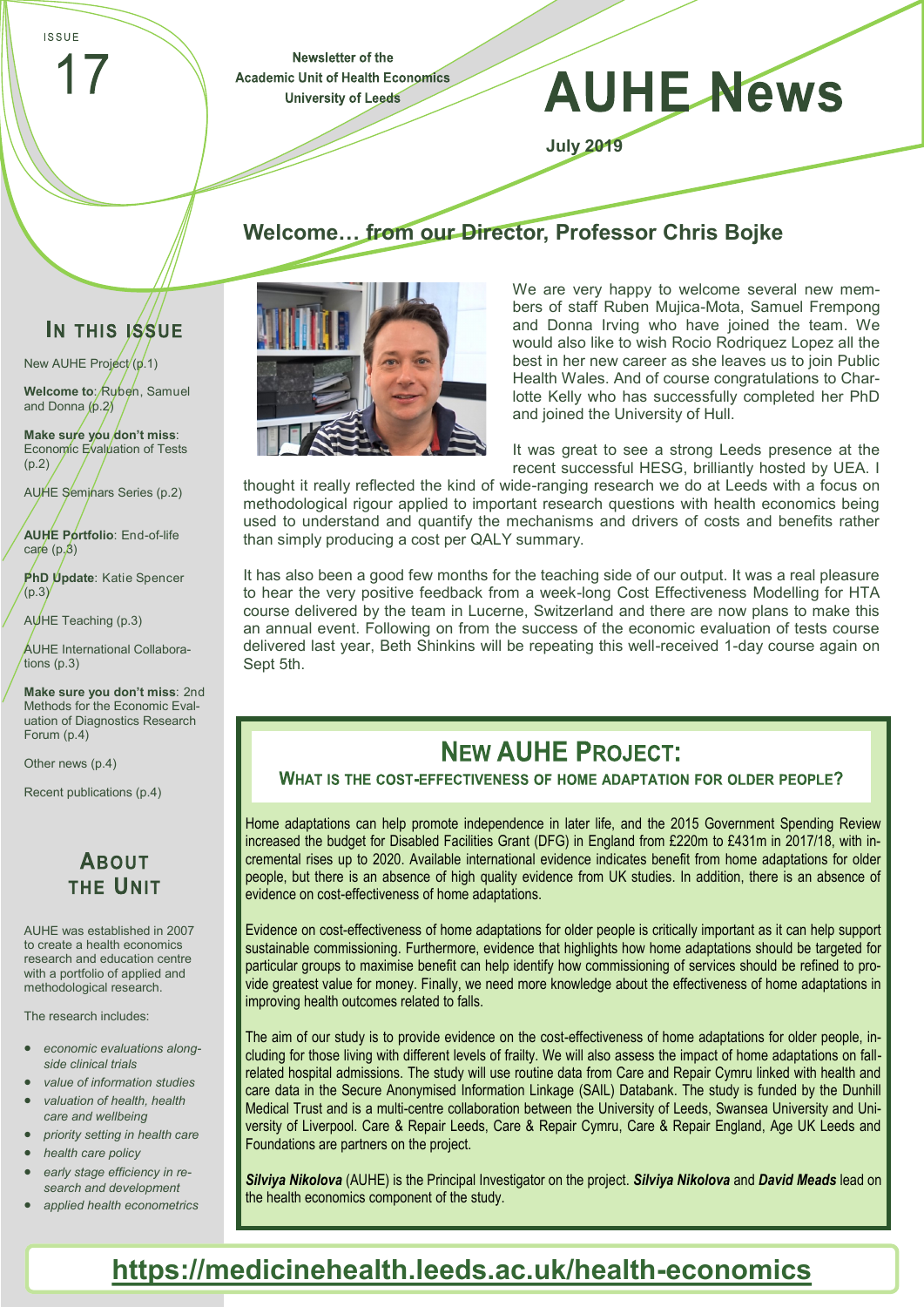#### **WELCOME TO: RUBEN MUJICA-MOTA**

**Ruben** joined the AUHE as an Associate Professor in Health Economics in May 2019. He is an applied econometrician and health economics decision modeller. He has previously held a senior lecturer post at the University of Exeter where he led a team of mathematical modellers, systematic reviewers, information specialists and statisticians producing evidence for informing NICE guidelines.

Ruben's main research interest is the use of observational data to evaluate the effectiveness and cost-effectiveness of treatments commonly used in routine practice, especially in orthopaedics, cardiovascular disease, and oncology. He is currently working with linked data from electronic medical records to evaluate the use of

statins in older patients and evaluating the impact of obesity on retirement decisions using mediation analysis. He is interested in supervising PhD students investigating the relationship between labour supply and health, and methods of big data analysis for drawing causal inference and explaining demand for health care services.

#### **WELCOME TO: SAMUEL FREMPONG**



researcher interested in a

Samuel is a pharmacist, lytic modelling, priority setting in low and high inhealth economist and a come countries and universal health coverage.

wide range of research He is currently working on the SOMAscan Health topics, such as economic Insight project which aims to determine whether evaluations conducted at the use of the SOMAscan Health Insight report is the early phases of medi-cost-effective compared to usual care on shortcal technologies develop-term costs and benefits in primary care patients ment (particularly diag- identified as pre-diabetic and eligible for the NHS nostic tests), medical test Diabetes Prevention Programme (NDPP) but have evaluation, decision ana-previously declined to participate.

#### **WELCOME TO: DONNA IRVING**

as an information specialist. Prior to the University library research offer. this she ran the health studies section She acted as Information Specialist on of the library at the University of Brad-various research projects. ford, supporting both the teaching and She has taught systematic review research requirements of the Faculty of searching, critical appraisal skills and Health Studies. She was a member of digital information literacy and holds the Health Studies faculty research Fellowship of the Higher Education committee which set the research Academy.

Donna joined AUHE in February 2019 agenda, and developed and delivered



#### **MAKE SURE YOU DON'T MISS... ECONOMIC EVALUATIONS OF TESTS**

This hands-on one day course, run by the NIHR Leeds In Vitro Diagnostics Co-operative, provides a general introduction to health economics, and then focuses on some of the nuances of test evaluation and some key considerations when carrying out an economic evaluation of a medical test.

The course will consist of a series of interactive exercises, intertwined with some short lectures. Key topics such as care pathway mapping, diagnostic accuracy, outcomes beyond accuracy, and linked evidence modelling will be covered.

- Targeted at those with no modelling experience
- No programming experience necessary all exercises will be in Excel
- Lunch and refreshments will be provided on the day

Course director: Dr Bethany Shinkins, Test Evaluation Group Lead. Course fees: £165, £110 students.

For more information contact [b.shinkins@leeds.ac.uk.](mailto:%20b.shinkins@leeds.ac.uk)

#### **AUHF Seminars Series**

10th December 2019 *David Epstein University of Grenada* **"Beyond the costeffectiveness acceptability curve: The appropriateness of rank probabilities for presenting the results of economic evaluation in multiple technology appraisal"**

**AUHE Seminars are open to all and take place on Tuesdays from 1 - 2 pm.**

**More seminars will be announced later, see [https://](https://medicinehealth.leeds.ac.uk/events) [medicinehealth.leeds.ac.uk/events](https://medicinehealth.leeds.ac.uk/events) for full details .**

**Interactive Workshop on Calculating Transition Probabilities for Markov Models in R and Excel** *David Epstein University of Grenada* 10am-12pm, 10th December 2019

The Academic Unit of Health Economics is pleased to welcome **David Epstein**  from the **University of Grenada** to give an interactive workshop on how to calculate transition probabilities in multistate Markov models using R and Excel.

The event is **free** and **no registration is required.** Participants are asked to **bring a laptop** and to **pre-download** Maxima, available here: http:// maxima.sourceforge.net/. **Advanced knowledge of the mathematical background is not required.** 

Email [e.j.d.webb@leeds.ac.uk](mailto:%20e.j.d.webb@leeds.ac.uk) for more details.

#### **Seminar and Workshop with the extending the QALY project team**

In February AUHE welcomed **Prof John Brazier, Dr Tessa Peasgood** and **Dr Clara Mukuria** from the University of Sheffield. They presented a seminar and workshop on the Extending the QALY (E -QALY) project, an exciting and internationally important project seeking to redefine how quality of life is measured in health. The event was very well attended, and everyone enjoyed hearing about the impressive progress that the team are making on the project.

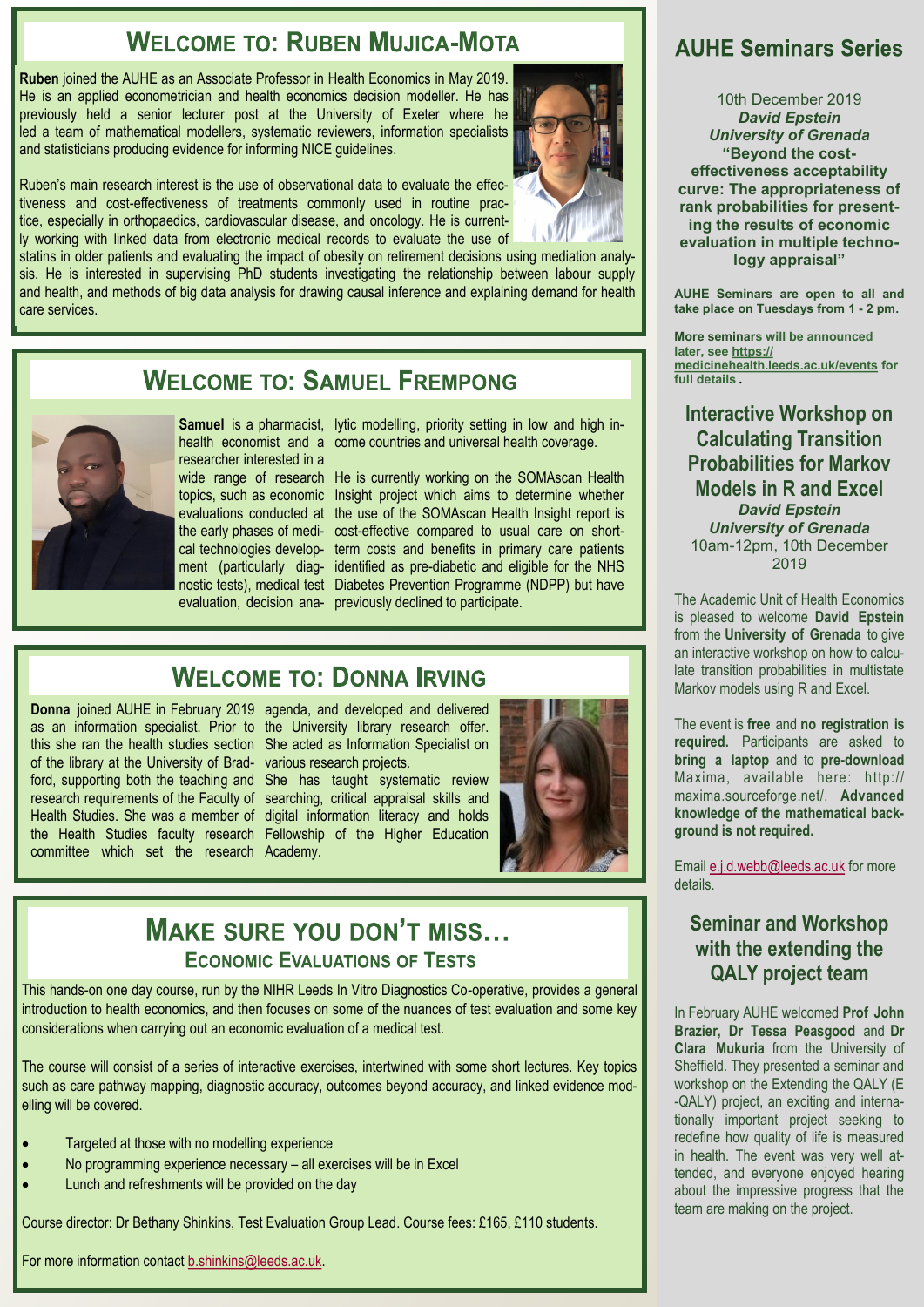#### **AUHE PORTFOLIO: END-OF-LIFF CARE**

AUHE has recently expanded their portfolio of projects in palliative medicine. Yorkshire Cancer Research have invested £1.4 million in a trial to investigate the effectiveness and cost-effectiveness of a primary care needs assessment tool to manage the needs of people with cancer in palliative care. The trial is a collaboration between the University of Leeds and the Wolfson Palliative Care Research Centre at the University of Hull.

**David Meads** is a co-investigator and will lead the economic evaluation. He is also lead health economist on other projects in this portfolio including the IMPACCT study (NIHR PGfAR evaluating pain management at the end of life) which will report soon and the ActMed (NIHR HS&DR project exploring access to medicines at the end of life) study.

Finally, in a new collaboration with the University of Sheffield and Marie Curie, *David Meads* and *Ed Webb* will evaluate a possible change in the Personal Independence Payments (PIP) policy for those at the end of life.

#### **PHD NEWS: KATIE SPENCER**

Katie is a Clinical Lecturer in AUHE, she splits her time between her role in Clinical Oncology at the



Leeds Cancer Centre and her academic position in the AUHE and Leeds Institute of Data Analytics. Katie has just submitted a three year MRC funded Clinical Doctoral Training Fellowship investigating the cost-effectiveness of palliative radiotherapy treatments, assessing how these treatments are used across the English NHS and how novel treatments might be commissioned to ensure cost-effective implementation.

She is also working on a EuroQoL funded study assessing the role of longitudinal EQ-5D data to predict prognosis in advanced incurable cancer and also the collaborative HERO (Health Economics in Radiation Oncology) project between the Royal College of Radiologists and European Society of Therapeutic Radiation Oncology.

#### **AUHE TEACHING**

*Bethany Shinkins* taught on the MSc Evidence Based Medicine module "Diagnosis and Screening" at the University of Oxford, on February 6-8. On April 4, she presented at the Optima Investigator meeting at the British Library. Bethany also gathered with 60 other researchers at Jesus College Cambridge, on April 8-12, for the 2nd CanTest International School for Cancer Detection Research in Primary Care. At this event, Bethany led a health economics workshop for all of the junior faculty who do research in primary care diagnostics.

*Judy Wright* was an invited lecturer on the Nottingham Systematic Review Course 18-21 June 2019 organised by the Centre for Evidence-based Hand Surgery and Cochrane Schizophrenia Group, University of Nottingham. Judy ran workshops and lectured on literature search and reference management methods for systematic reviews.

*David Meads*, *Daniel Howdon* and *Bethany*  **Shinkins** taught on the "Cost Effectiveness Modeling for HTA" course in Lucerne, Switzerland, on



Group photo from the Second CanTest School

June 24-28. This course served as an introduction to the concepts of health technology assessment and economic evaluations in health.

*Chris Bojke was a tutor at the course "Analysing* Patient-Level Data using Hospital Episode Statistics (HES)" organised by the University of York, which took place on July 8-10.

# **AUHE International Collaborations**

*Alison Smith* has been appointed as an expert/consultant for the European Federation of Clinical Chemistry and Laboratory Medicine (**EFLM**) **Working Group on Test Evaluation** and on the **EFLM Task Group on Performance Specifications based on Outcome Studies** (EFLM TG-PSOS).

Alison's main role within these groups will be translating and developing her PhD work in which she has been exploring methods for simulating the impact of test measurement uncertainty (i.e. systematic and random variation in test measurements) on downstream outcomes, such as clinical accuracy, clinical utility and cost-effectiveness.

A **methodology review** Alison completed on this topic has recently been **accepted for publication in Clinical Chemistry** (in press).

Alison's collaboration with the EFLM groups has resulted in plans to develop case studies over the next year exploring the type of methods used in her PhD, alongside the more traditional approaches to setting performance goals for tests in the laboratory. In addition, **she will visit other members of the TG-PSOS group based in Sydney** later in the year, **to explore further potential future collaborations**.

#### **APPLIED HEALTH ECONOMETRICS GROUP**

The Applied Health Econometrics Group is a collaborative initiative at the University of Leeds between the AUHE and the Leeds Institute for Health Sciences (LIHS). It was founded in 2011 and is led by *Dan Howdon*.

If you are interested in becoming a member or presenting in the modelling group please contact us or visit our [webpage.](https://medicinehealth.leeds.ac.uk/faculty-/dir-record/research-groups/559/applied-health-econometrics-group)